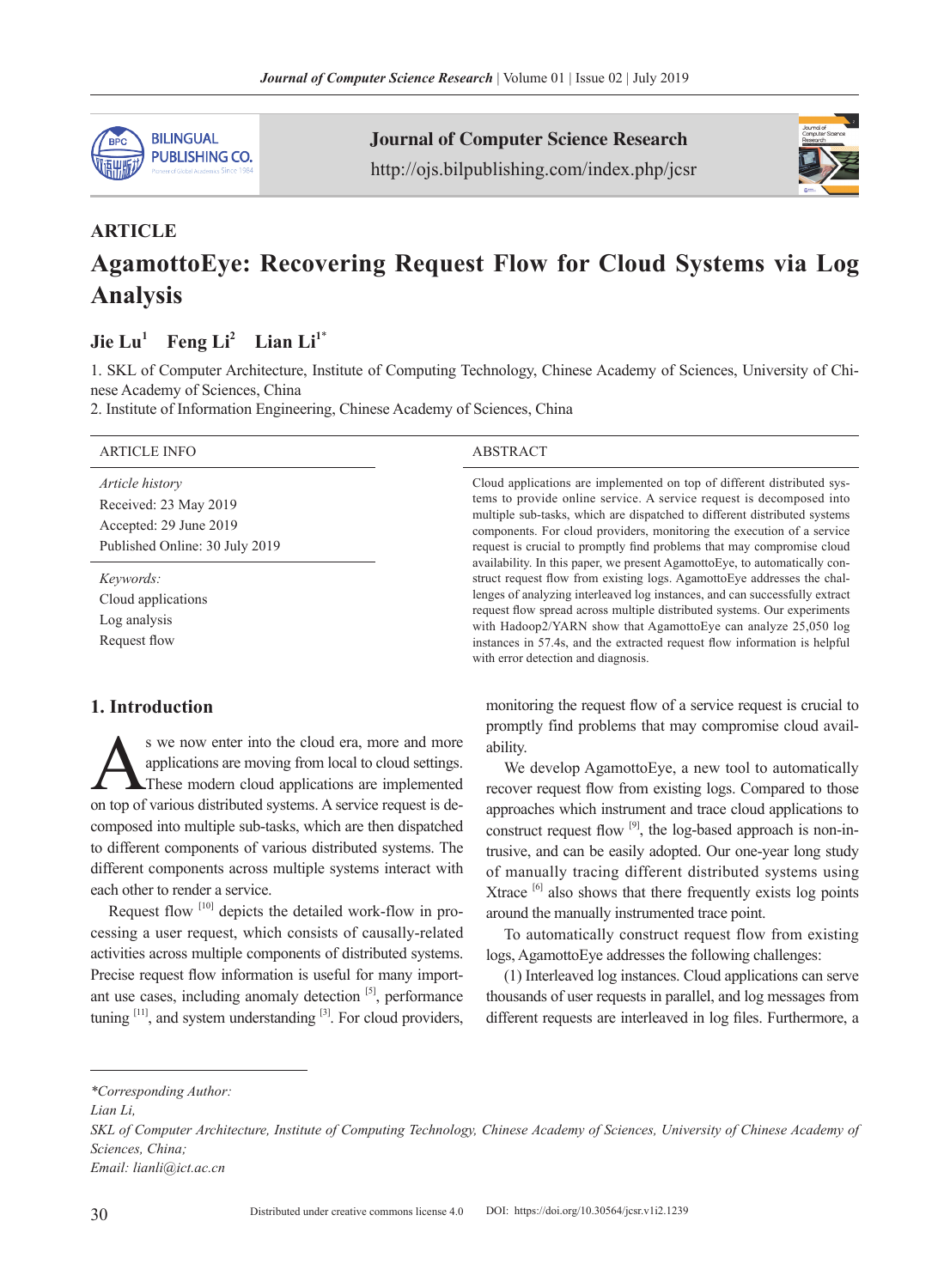request is decomposed into multiple subtasks, and asynchronous operations among different subtasks can interleave log messages differently. How to identify log messages for a particular subtask or user request is necessary, but challenging.

(2) Request flow spread across multiple systems. Cloud applications are built on top of multiple distributed systems, where each system may consist of hundreds of software components and thousands of nodes. For example, the cloud computing framework Hadoop2 consists of 3 sub-systems, the computing framework Hadoop Map-Reduce, the distributed resource management system  $YARN^{[12]}$ , and the distributed file system  $HDFS^{[4]}$ . Hence, a simple user request can spread across multiple systems, involving hundreds of nodes and components.



#### **Figure 1.** A simplified request flow extracted from Hadoop2/ YARN

*Note:* Each square represents an event, identified by a runtime log instance. Each edge is labelled with a corresponding latency to represent casual relation between events. In this example, the user submit a map/reduce job. As a result, a job attempt task is launched. The job attempt task is then divided into a set of sub-tasks. The job attempt succeeds when all subtasks finish and the job is finished.

Figure 1 illustrates a simplified request flow extracted by AgamottoEye from Hadoop2/Yarn [12]. Each square represents an event, uniquely labelled by a log instance. Events logging a same ID variable are grouped together to form a subtask, e.g., job\_1520652966474\_0001. A subtask may be further divided into sets of subtasks, e.g., task\_15-20652966474\_0001\_m\_00000… task\_15- 20652966474\_0003\_m\_00000. The job finishes when all its three subtasks finishes.

Figure 2 shows the request flow of a particular subtask in Figure 1. Note that the events in Figure 1 are in Hadoop2 Map-Reduce/Yarn, and the events in Figure 2 are from a different system HDFS.

At last, Figure 3 presents a hierarchical view of the different tasks when processing a user request. Each task is associated with a unique ID variable, and values of ID variables are used to identify distinct task instances. Tasks are connected if their associated ID variables are printed in a same log statement. The ratio (1:1 or 1:n) denotes the ratio between number of task instances. For example, in Figure1, the same attempID value is printed in multiple log instances with distinct taskID values. Hence, the ratio between the two subtasks are 1:n, suggesting an attempID task instance is decomposed into multiple taskID task instances. On the other hand, the ratio between taskID and fileID is 1:1, suggesting a 1 to 1 mapping between the two tasks.



**Figure 2.** A simplified request flow of the subtasks in Figure 1



**Figure 3.** Relation between tasks in Figure 1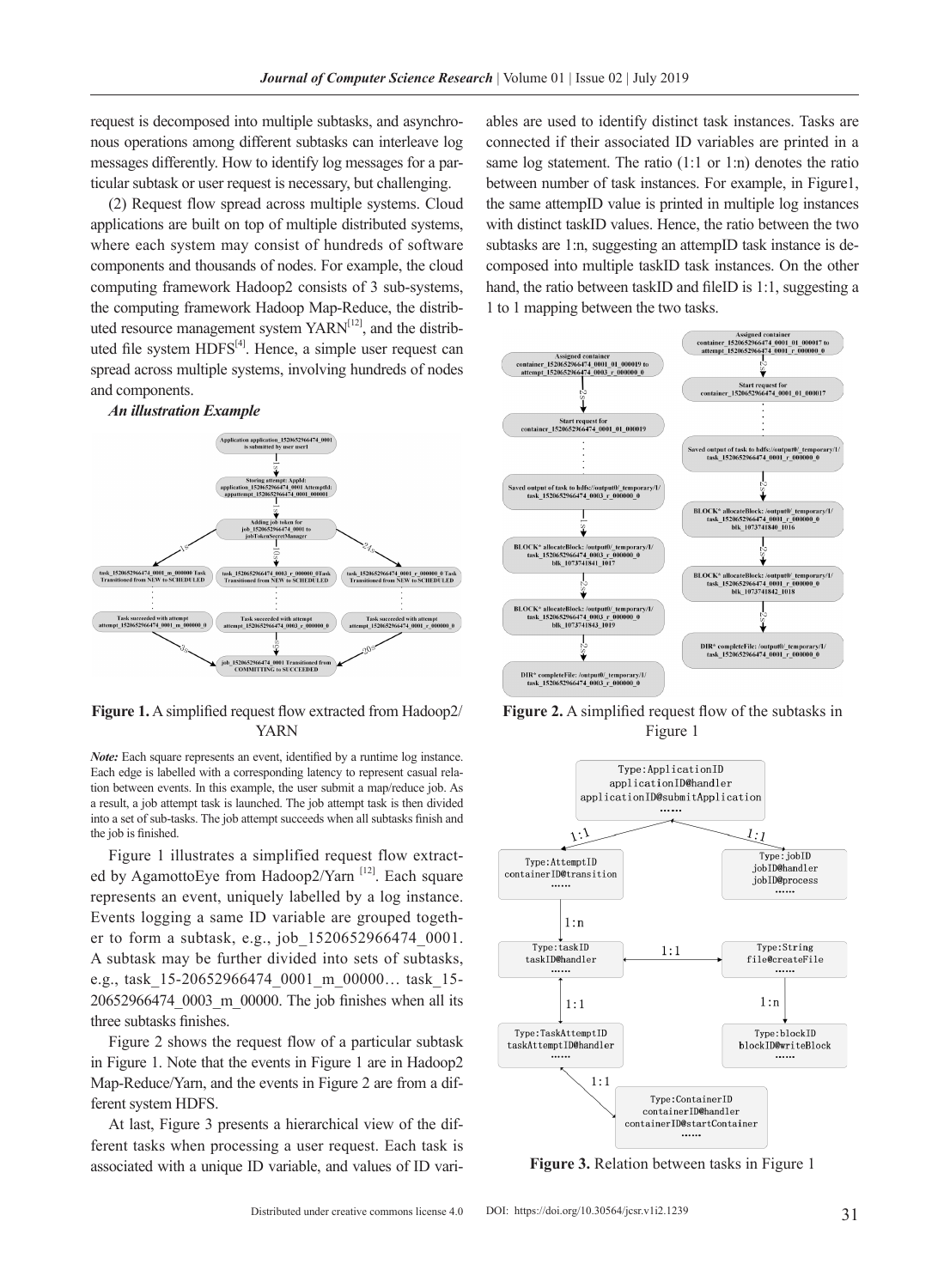The above figures illustrate the detailed request flow of a service request at different granularity. They can be analysed manually for system understanding and profiling. Alternatively, such information can be combined with existing tools (e.g., Spectroscope<sup>[10]</sup>) to automatically detect anomalies.

## **2. Implementation**



**Figure 4.** Overview of AgamottoEye

We implement AgamottoEye in Wala  $[8]$  via a series of sub-analyses (Figure 4). Communication analysis performs static analysis on the source code to identify these events sending messages to other components. These events will be handled by corresponding subtasks. Log analysis analyzes log instances and maps them to statically identified communication events. ID analysis groups events together into subtasks, according to the logged ID variable values. HB analysis computes the causal-relation between events using a customized happen-before model for distributed systems.

Casually-related events are connected together in the generated request flow.

*(1) Communication analysis.* We consider three types of communication events in distributed systems: thread creation, RPC (remote procedural call), and event dispatch. Each communication event is identified with a client side to send a request message, a server side method to handle the request, and a logging pattern encoded in regular expressions to log the event. For example, the logging pattern of the first event in Figure 1 is "Application (.\*) is submitted by user (.\*)"

*(2) Log Analysis.* Log analysis maps log instances to statically identified communication events, according to their logging patterns. ID variable values in log instances are extracted for further analysis. We use lucene<sup>[1]</sup> to speed up log analysis. As in Figure 1, for the first event, the logged ID variable values are "application\_15206242966474\_0001" and "user1".

We regard a variable as an ID variable if it is wrapped in the request, and printed by a log in the request handler method. Figure 5 gives an example. The client side set the ID value as a field of the request object (line #5-9 in

Figure 5). The request handler method (server side) decomposes the request (its formal parameter), to get applicationID (line #14-18 in Figure 5), which is then printed in log statements (line #21 in Figure 5). Hence, AgamottoEye regards a variable as an ID variable if it is derived from formal arguments of a request message hander method, and is printed in log statements.

*(3) Id analysis*. ID analysis groups log instances together according to their associated ID variable values. Note that here we consider the logged ID values only, even if the log statements print different variables. As such, we avoid precisely analyzing the dependences between logged variables, to statically determine whether they refer to the same variable or not. Tasks are related if their associated ID values appear in a same log instance, as shown in Figure 3.



#### **Figure 4.** Identify ID Variables

*(4) HB analysis*. With the task graph, AgamottoEye uses the logged values to map each log instance in the corresponding request flow. AgamottoEye computes the happens-before (HB) relation between log instances as follows: A. If the corresponding log points of two log message belong to the same task, the log points execution order determines the HB relation, B. if the log instance of one static communication event always occurs before the log instance of another static event at runtime, there exist HB relation between two static communication events.

After HB analysis, AgamottoEye creates nodes for each log instance. Nodes are connected if there exists HB relation between them. We refine the graph by removing transitive edges, and finally we have the request flow like the Figure 1.

#### **3. Applications**

We have used AgamottoEye to extract request flow automatically from Hadoop2/Yarn. It costs about 345.532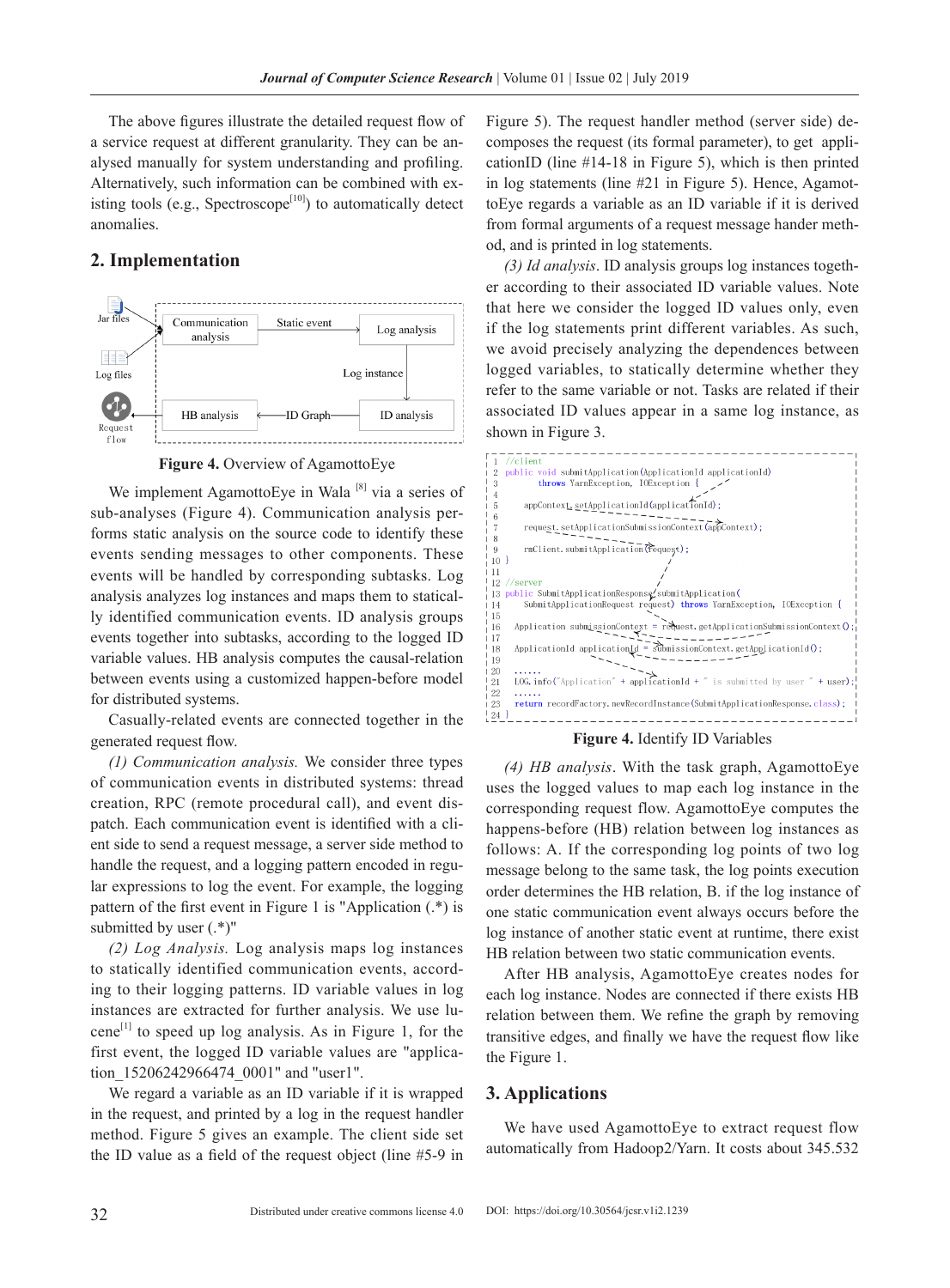secs in total, to analyze 539,085 lines of code and 25,050 log instances. Most of the time are spent in analyzing the source code, including 52.52% of the time to build the call graph. Only 57.444 secs(16.62%) are spent in analyzing logs. This suggests that AgamottoEye is efficient enough to monitor request flow online, since only the new generated logs need to be processed.

In addition to generate the graphs (Figure 1 to Figure 3) for manual inspection, we also experimented whether the extracted request flow information can be helpful with automatic bug diagnosis. In this experiment, we use Spectroscope<sup>[10]</sup> to compare request flows generated from AgamottoEye, to detect anomalies.



**Figure 6.** Two types of anomalies that Spectroscope can finds. The messages in (a) are the same as the normal work-flow. The messages of (b) are different.

*Extend Spectroscope*: Spectroscope detects anomalies by comparing request flows with the normal request flow (obtained via profiling). It can detect two types of anomalies: response anomaly and structural anomaly, as in Figure 6. Response anomaly is the case when the latencies on one or more edges become abnormally larger, e.g., the b->d edge in Figure 6(a). Structural anomaly denotes the case when some edges or nodes are added or lost in abnormal request, e.g., the node h and edge d->h in Figure 6(b). To detect structural anomaly, spectroscope classifies request flows into different clusters and compares two clusters to find abnormal structure edges. Spectroscope detect response anomaly by comparing request flows in the same cluster. Currently, Spectroscope uses depth-first search to get the string represent for each request flow, and request flows are classified according to their string representation. For example, the string representations for request flow in Figure 6 (a) and (b) are "abdfce" and abdhc", respectively. However, in our experiments, the generated request flow always have slight differenced even if we run the same workload in the same environment.

Hence, in our experiments, we use hierarchical clustering  $\left[7\right]$  to replace the origin clustering strategy. Our experiments shows that hierarchical clustering can effectively tolerate such slight changes and are able to detect anomaly with good precision.

*Input*: Our workload is WORDCOUNT of Hadoop2/ YARN. We have run this workload for ten times in a three nodes cluster concurrently to generate normal requests. We also generate the abnormally request flows by  $: (1)$ randomly injecting sleep to simulate physical machine slowdown or network traffic delay. This will generate the response anomaly like Figure 6(a); (2) randomly injecting node crash events to simulate hardware failure. This will generate the structural anomaly like Figure 6(b); and (3) reproducing the bug MAP-REDUCE-3228 $^{[2]}$  which will lead to request hang. This will generate both response and structural anomaly.

*Result*: AgamottoEye can successfully construct the request flows for all above inputs. We have compared the three types of abnormal request flow with the normal request flows using our extended Spectroscope. For the first type, Spectroscope can correctly point out which edge becomes slow. For the second type, Spectroscope can successfully identify recovery and missing edges introduced by node crash. For the third type, Spectroscope can pinpoint the three edges related to the bug. The experimental results demonstrate the precision of request flows generated by AgamottoEye.

## **4. Related Works**

Sambasivan et al. <sup>[9]</sup> summarize how to generate request from from end-to-end tracing techniques. The tool lprof  $^{[15]}$  generates the request flow for each thread. Stitch  $^{[14]}$ maps all logs to their corresponding request flow, but did not compute the causal relation between them. Cloudseer [13] uses an automaton to depicts a task workflow, which is built from existing logs and can be used to monitor request status online. AgamottoEye differs with the above work and automatically generates the request flow across multiple systems.

### **5. Conclusion**

In this paper we propose AgamottoEye, a new tool to recover request flow from existing logs. AgamottoEye precisely analyzes interleaved log instances and can process request flow spread across multiple distributed systems. Our experimental results show that the generated request flow can help developers to diagnose and detect anomalies.

## **References**

- [1] http://lucene.apache.org/
- [2] MR AM hangs when one node goes bad.
	- https://issues.apache.org/jira/browse/MA-